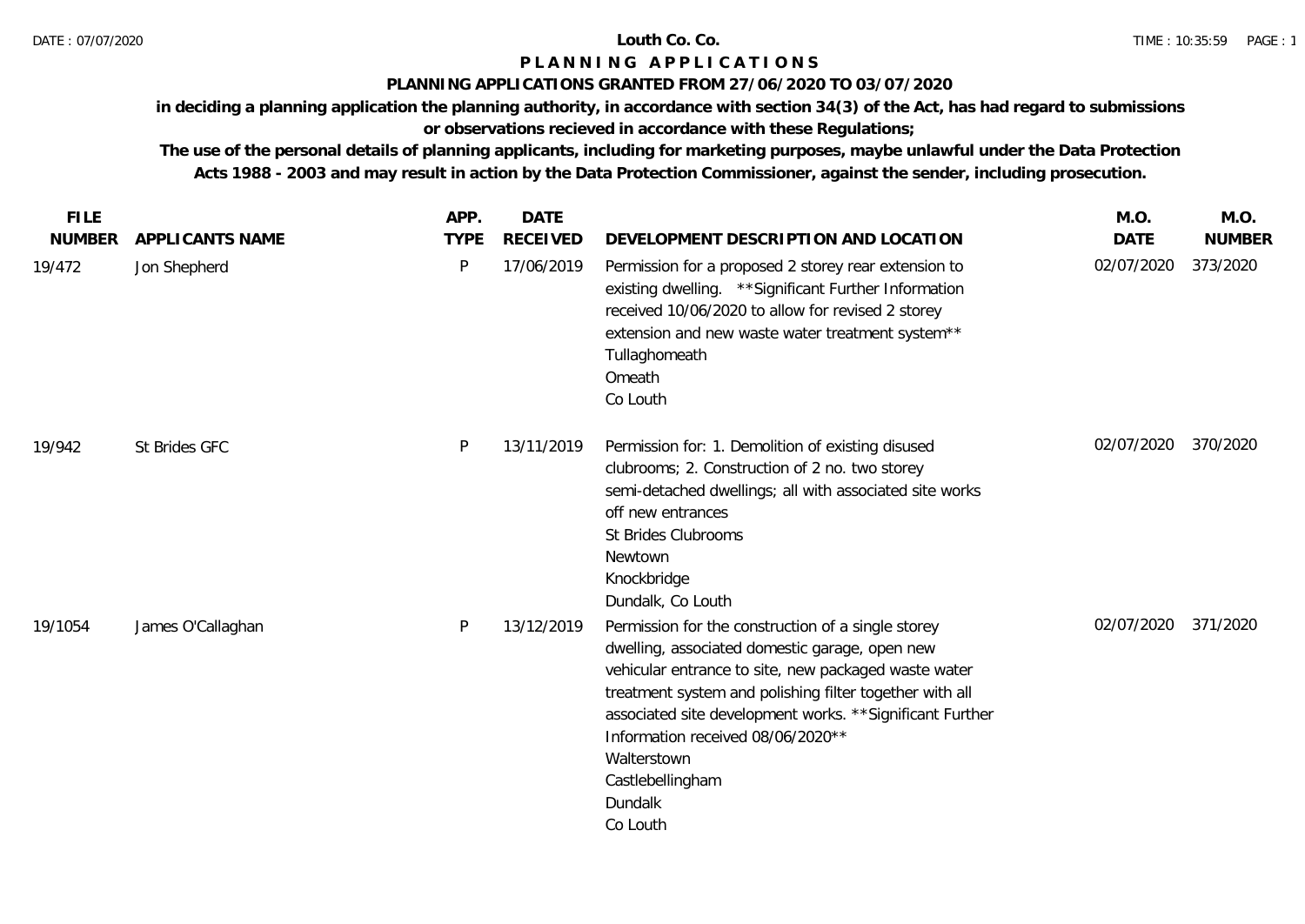### **PLANNING APPLICATIONS GRANTED FROM 27/06/2020 TO 03/07/2020**

**in deciding a planning application the planning authority, in accordance with section 34(3) of the Act, has had regard to submissions** 

## **or observations recieved in accordance with these Regulations;**

| <b>FILE</b>   |                 | APP.         | <b>DATE</b>     |                                                                                                                                                                                                                                                             | M.O.       | M.O.          |
|---------------|-----------------|--------------|-----------------|-------------------------------------------------------------------------------------------------------------------------------------------------------------------------------------------------------------------------------------------------------------|------------|---------------|
| <b>NUMBER</b> | APPLICANTS NAME | <b>TYPE</b>  | <b>RECEIVED</b> | DEVELOPMENT DESCRIPTION AND LOCATION                                                                                                                                                                                                                        | DATE       | <b>NUMBER</b> |
| 20/4          | Alison Clancy   | R            | 08/01/2020      | Retention permission for an existing single storey<br>extension including a kitchen/dining room, bathroom,<br>living room, hall and tank room to the rear of existing<br>dwelling house<br>'Always Cottage'<br><b>Blackrock Road</b><br>Dundalk<br>Co Louth | 02/07/2020 | 369/2020      |
| 20/235        | Brendan McCoy   | $\mathsf{R}$ | 26/03/2020      | Retention permission for existing hipped roof to attached<br>domestic garage and hipped canopy to the front<br>elevation of existing two storey dwelling and all<br>associated site development works and services<br>217 Greenacres<br>Dundalk<br>Co Louth | 02/07/2020 | 375/2020      |
| 20/237        | Mark O'Shea     | P            | 26/03/2020      | Permission for the change of use of existing retail unit<br>and stores to 2 number residential units<br>84 Bridge Street<br>Dundalk<br>Co Louth                                                                                                             | 02/07/2020 | 374/2020      |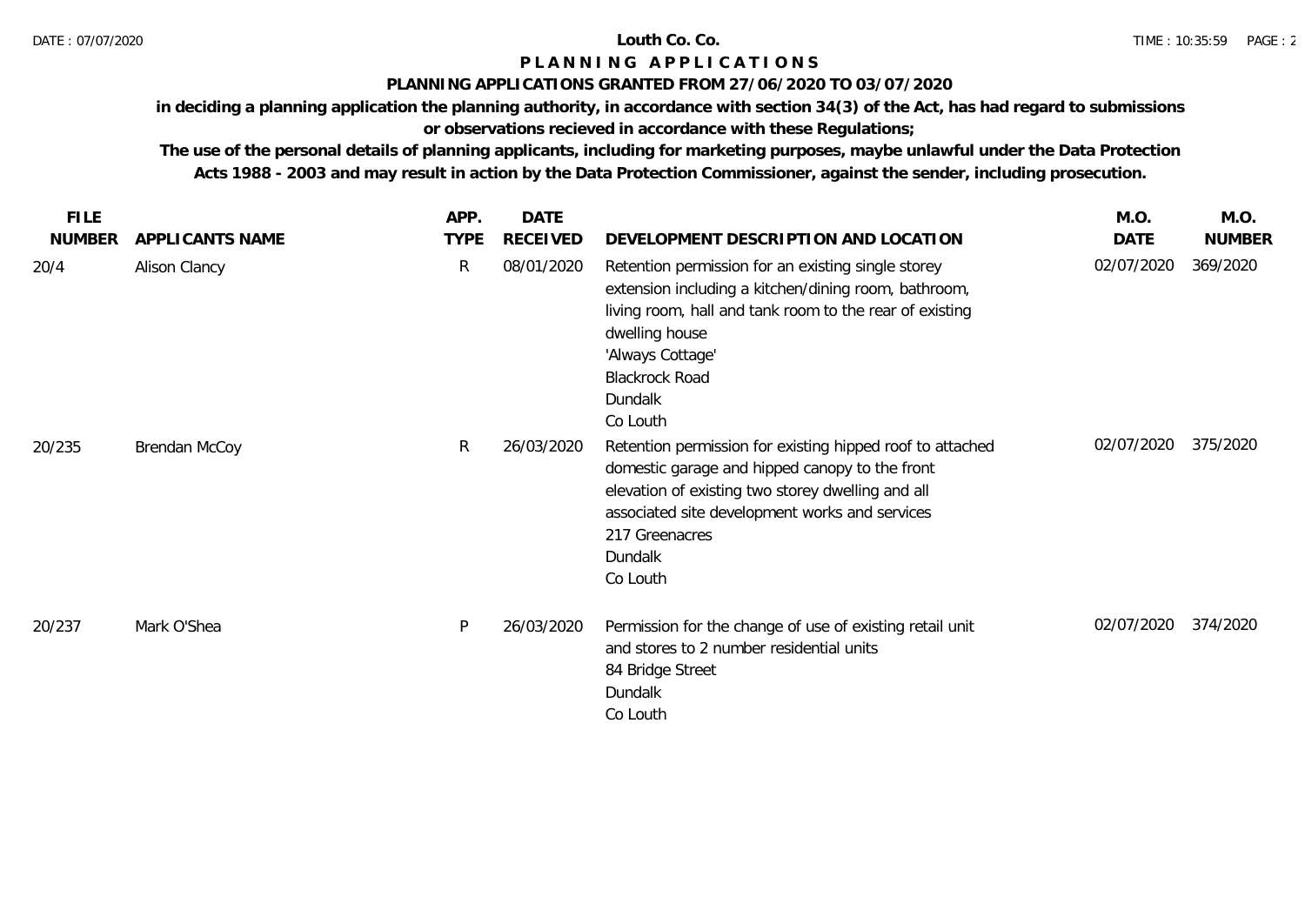### **PLANNING APPLICATIONS GRANTED FROM 27/06/2020 TO 03/07/2020**

**in deciding a planning application the planning authority, in accordance with section 34(3) of the Act, has had regard to submissions** 

# **or observations recieved in accordance with these Regulations;**

| <b>FILE</b>   |                              | APP.        | <b>DATE</b>     |                                                                                                                                                                                                                                                                                                                                                                                                                                                                                                                                                                                                            | M.O.       | M.O.          |
|---------------|------------------------------|-------------|-----------------|------------------------------------------------------------------------------------------------------------------------------------------------------------------------------------------------------------------------------------------------------------------------------------------------------------------------------------------------------------------------------------------------------------------------------------------------------------------------------------------------------------------------------------------------------------------------------------------------------------|------------|---------------|
| <b>NUMBER</b> | APPLICANTS NAME              | <b>TYPE</b> | <b>RECEIVED</b> | DEVELOPMENT DESCRIPTION AND LOCATION                                                                                                                                                                                                                                                                                                                                                                                                                                                                                                                                                                       | DATE       | <b>NUMBER</b> |
| 20/241        | Fergal & Geraldine Callaghan | P           | 30/03/2020      | Permission for the installation of a new window in the<br>gable end wall of an existing dormer style house, and the<br>replacement of an existing Velux roof light window on<br>the rear of the house with a dormer window on a<br>dwelling house previously granted under planning<br>reference number 04/516. SPLIT DECISION 1. To<br>GRANT Permission for the installation of a new window<br>on the side elevation. To REFUSE permission for the<br>replacement of an existing velux window with a new<br>dormer window on the rear roof of the existing dwelling.<br>Debedy Lane<br>Ardee<br>Co Louth | 02/07/2020 | 398/2020      |
| 20/244        | Jean Connolly                | P           | 02/04/2020      | Permission for the construction of a front entrance lobby<br>and the relocation of the front site entrance with new<br>gate, 2.6m high gate piers, mature front boundary hedge<br>and all associated site works<br>The Rock Road<br>Blackrock<br>Co Louth                                                                                                                                                                                                                                                                                                                                                  | 02/07/2020 | 402/2020      |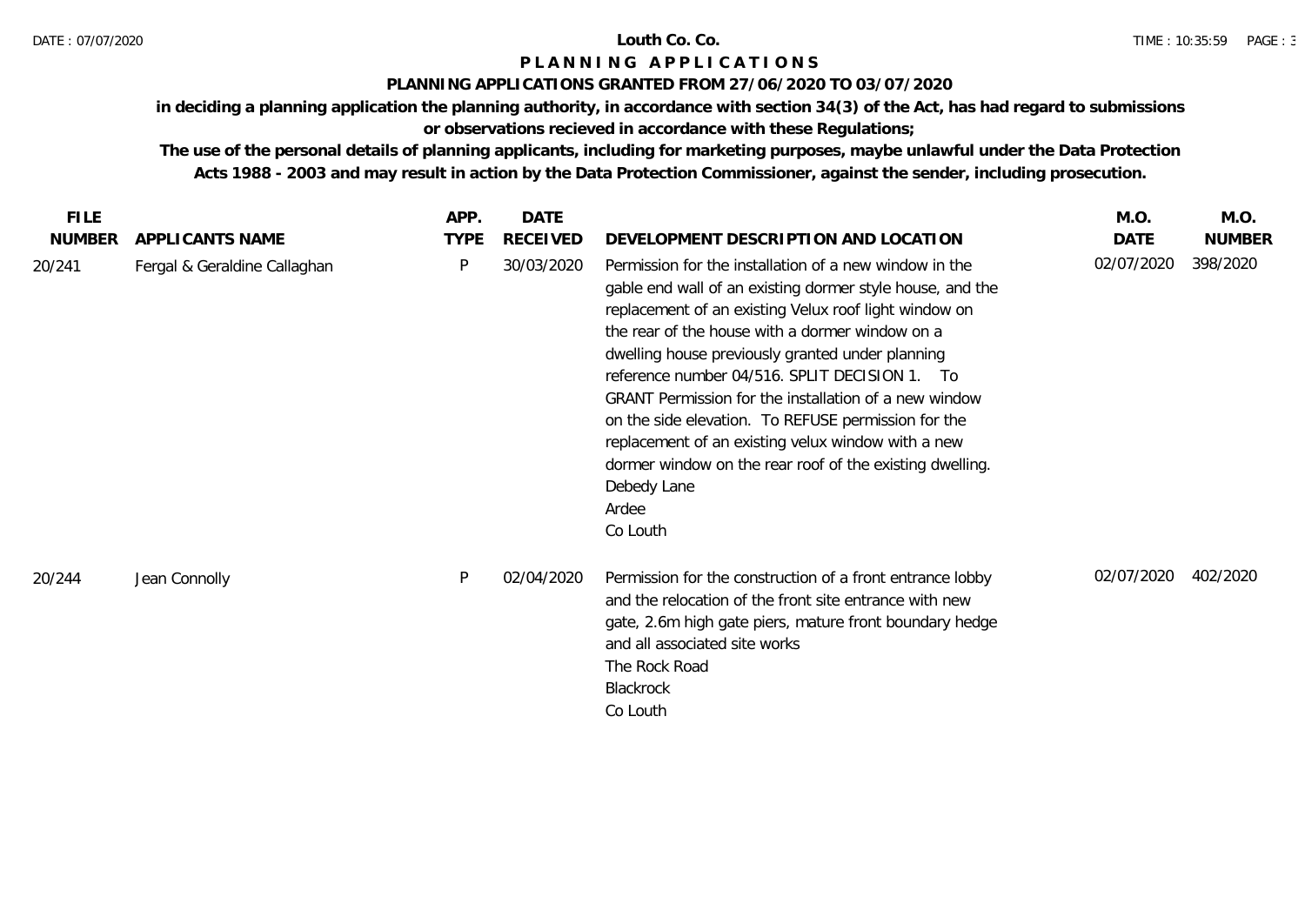### **PLANNING APPLICATIONS GRANTED FROM 27/06/2020 TO 03/07/2020**

**in deciding a planning application the planning authority, in accordance with section 34(3) of the Act, has had regard to submissions** 

# **or observations recieved in accordance with these Regulations;**

| <b>FILE</b>   |                                | APP.        | <b>DATE</b>     |                                                                                                                                                                                                                                                                                                                                                                         | M.O.        | M.O.          |
|---------------|--------------------------------|-------------|-----------------|-------------------------------------------------------------------------------------------------------------------------------------------------------------------------------------------------------------------------------------------------------------------------------------------------------------------------------------------------------------------------|-------------|---------------|
| <b>NUMBER</b> | APPLICANTS NAME                | <b>TYPE</b> | <b>RECEIVED</b> | DEVELOPMENT DESCRIPTION AND LOCATION                                                                                                                                                                                                                                                                                                                                    | <b>DATE</b> | <b>NUMBER</b> |
| 20/245        | David Stanley                  | P           | 02/04/2020      | Permission to construct a two-storey/dormer dwelling,<br>domestic garage and all necessary site development<br>works, including entrance, waste water treatment system,<br>septic tank and soak pit<br>Wottonstown<br>Castlebellingham<br>Co Louth                                                                                                                      | 02/07/2020  | 393/2020      |
| 20/249        | Bellurgan United Football Club |             | 02/04/2020      | EXTENSION OF DURATION OF 15/118: Permission for<br>development to consist of Floodlighting to pitch No. 1<br>consisting 8 No. 18m high steel columns (5 No. lights<br>per column). A new ball stop behind Pitch No. 2 & 3 (6m<br>high and 18m wide) along the eastern boundary of the<br>site and associated site development works<br>Bellurgan<br>Dundalk<br>Co Louth | 02/07/2020  | 388/2020      |
| 20/250        | Niamh McCullough               | P           | 02/04/2020      | Permission for a single storey dwelling house, treatment<br>plant, percolation area and all associated site works<br>Whitehouse<br>Newtown Monasterboice<br>Drogheda, Co Louth                                                                                                                                                                                          | 02/07/2020  | 386/2020      |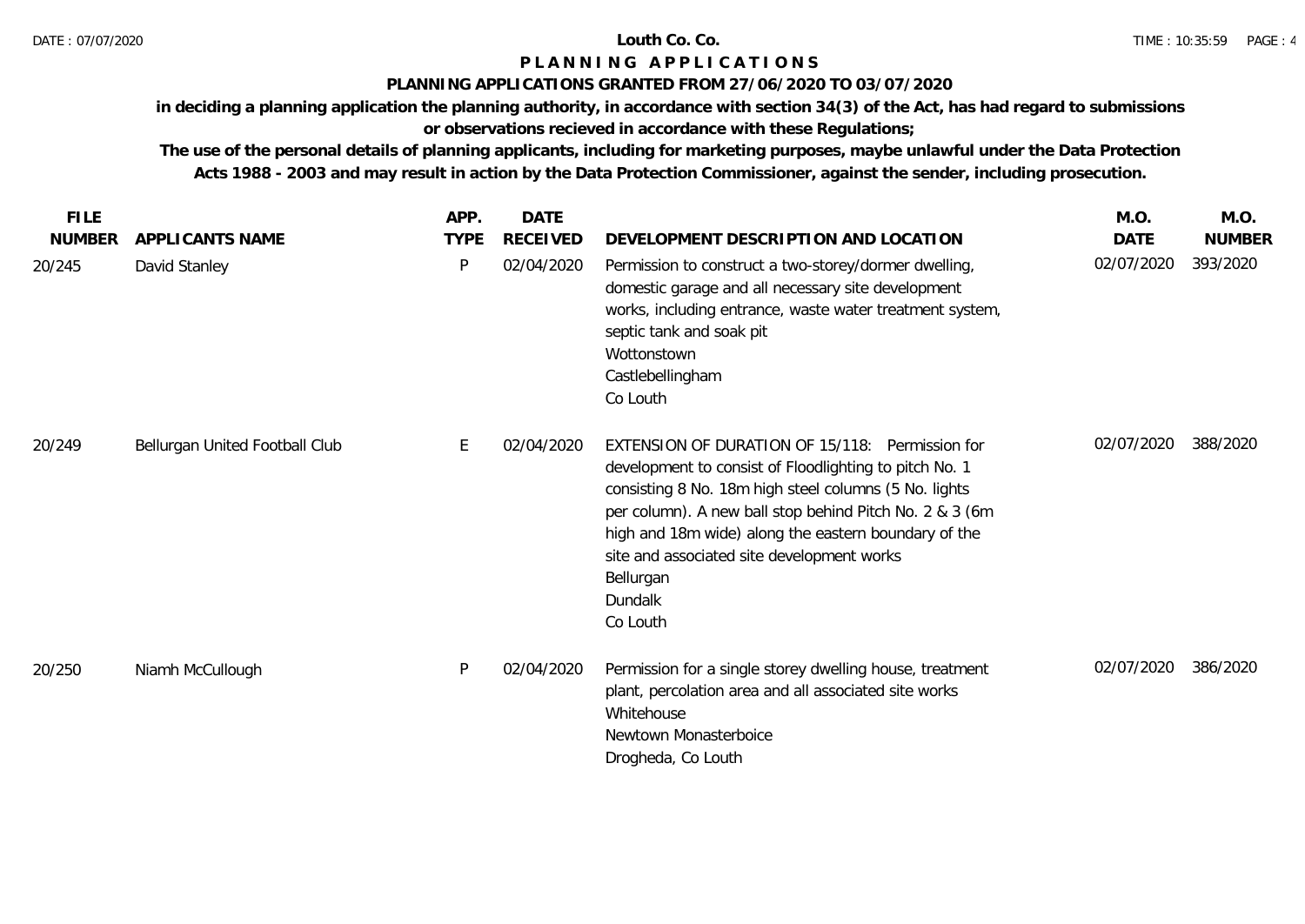### **PLANNING APPLICATIONS GRANTED FROM 27/06/2020 TO 03/07/2020**

**in deciding a planning application the planning authority, in accordance with section 34(3) of the Act, has had regard to submissions** 

# **or observations recieved in accordance with these Regulations;**

| <b>FILE</b>   |                                                            | APP.        | <b>DATE</b>     |                                                                                                                                                                                                                                                                               | M.O.       | M.O.          |
|---------------|------------------------------------------------------------|-------------|-----------------|-------------------------------------------------------------------------------------------------------------------------------------------------------------------------------------------------------------------------------------------------------------------------------|------------|---------------|
| <b>NUMBER</b> | APPLICANTS NAME                                            | <b>TYPE</b> | <b>RECEIVED</b> | DEVELOPMENT DESCRIPTION AND LOCATION                                                                                                                                                                                                                                          | DATE       | <b>NUMBER</b> |
| 20/253        | Board of Management, St Malachy's<br>Girls National School | P           | 06/04/2020      | Permission for development within the curtilage of a<br>Protected Structure D001, to consist of a single storey<br>classroom extension to the north west of existing school<br>which will include all associated site development works<br>Anne Street<br>Dundalk<br>Co Louth | 02/07/2020 | 396/2020      |
| 20/257        | Conor Quigley                                              | P           | 07/04/2020      | Permission for a two storey dwelling house, waste water<br>treatment system and all associated site development<br>works<br>Newtownbabe<br>Dundalk<br>Co Louth                                                                                                                | 02/07/2020 | 400/2020      |
| 20/260        | Niall & Margaret Casey                                     | P           | 08/04/2020      | Permission for development consisting of alterations and<br>extension to existing dwelling house and side boundary<br>comprising of downstairs bathroom and study<br>9 Edenhill<br>The Loakers Blackrock<br>Co Louth                                                          | 02/07/2020 | 385/2020      |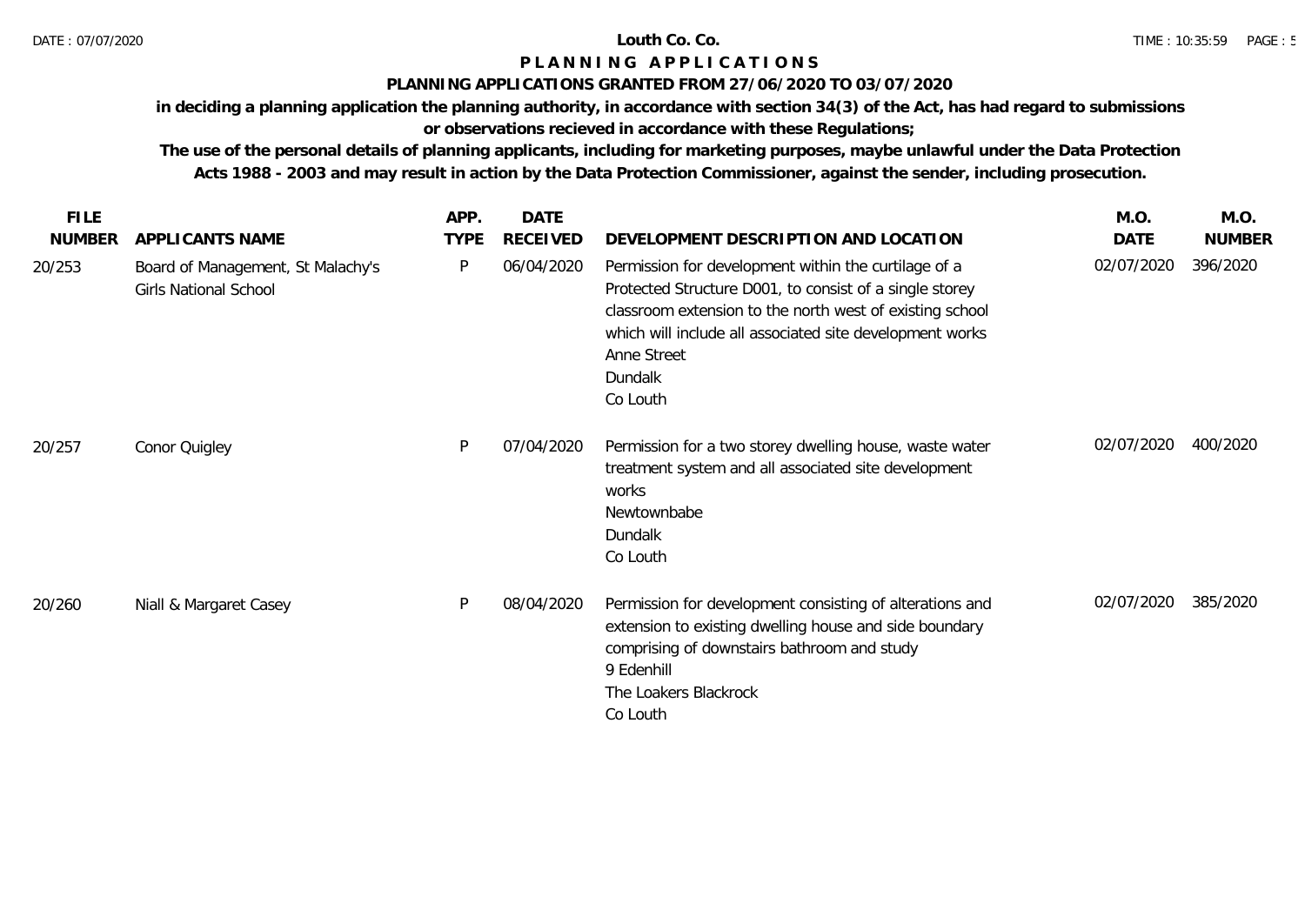### **PLANNING APPLICATIONS GRANTED FROM 27/06/2020 TO 03/07/2020**

**in deciding a planning application the planning authority, in accordance with section 34(3) of the Act, has had regard to submissions** 

# **or observations recieved in accordance with these Regulations;**

| <b>FILE</b>   |                                         | APP.        | <b>DATE</b>     |                                                                                                                                                                                                                                                                                                                 | M.O.        | M.O.          |
|---------------|-----------------------------------------|-------------|-----------------|-----------------------------------------------------------------------------------------------------------------------------------------------------------------------------------------------------------------------------------------------------------------------------------------------------------------|-------------|---------------|
| <b>NUMBER</b> | APPLICANTS NAME                         | <b>TYPE</b> | <b>RECEIVED</b> | DEVELOPMENT DESCRIPTION AND LOCATION                                                                                                                                                                                                                                                                            | <b>DATE</b> | <b>NUMBER</b> |
| 20/271        | The B.O.M. St Mary's National<br>School | P           | 14/04/2020      | Permission for development to consist of a single storey<br>extension to the front of the school to provide a new<br>accessible lobby and associated works<br>St Mary's National School<br>Knockbridge<br>Co Louth                                                                                              | 02/07/2020  | 377/2020      |
| 20/272        | Maeve Hollywood                         | P           | 14/04/2020      | Permission for a change of house type to that originally<br>granted under planning permission ref: 19107. The<br>development consist of a detached two storey dwelling<br>house, install a waste water treatment system with<br>percolation area & associated site works<br>Mountbagnall<br>Riverstown Co Louth | 02/07/2020  | 399/2020      |
| 20/279        | Frankie & Donna Lane                    | P           | 16/04/2020      | Permission to demolish single storey extensions to the<br>side and rear of dwelling and for a two storey extension<br>to the back/side of existing dwelling and waste water<br>treatment system with percolation area<br>Sportsmans Hall<br>Forkhill Road<br>Dundalk, Co Louth                                  | 02/07/2020  | 461/2020      |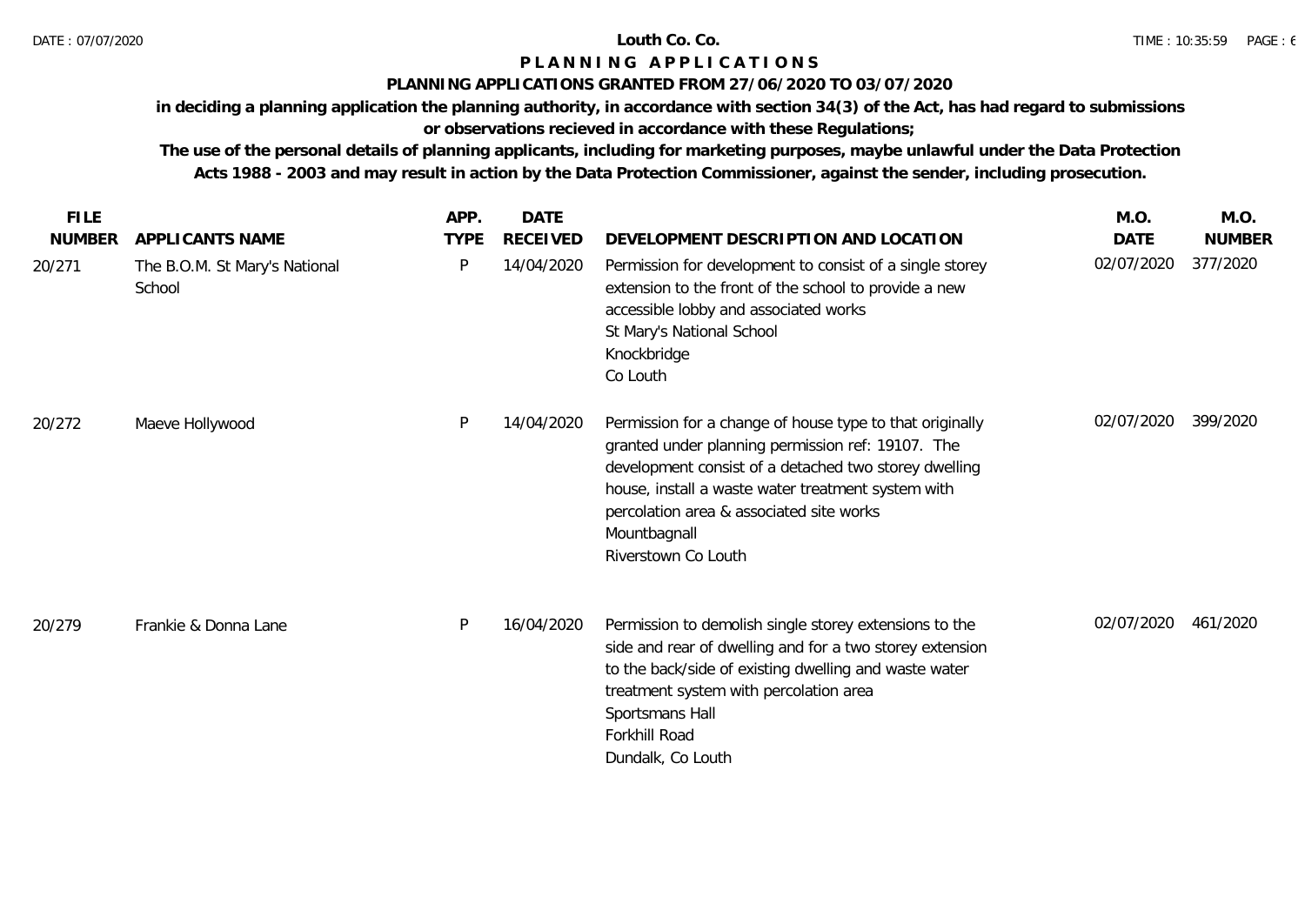## **PLANNING APPLICATIONS GRANTED FROM 27/06/2020 TO 03/07/2020**

**in deciding a planning application the planning authority, in accordance with section 34(3) of the Act, has had regard to submissions** 

# **or observations recieved in accordance with these Regulations;**

| <b>FILE</b>   |                     | APP.        | <b>DATE</b>     |                                                                                                                                                                                                                                                        | M.O.       | M.O.          |
|---------------|---------------------|-------------|-----------------|--------------------------------------------------------------------------------------------------------------------------------------------------------------------------------------------------------------------------------------------------------|------------|---------------|
| <b>NUMBER</b> | APPLICANTS NAME     | <b>TYPE</b> | <b>RECEIVED</b> | DEVELOPMENT DESCRIPTION AND LOCATION                                                                                                                                                                                                                   | DATE       | <b>NUMBER</b> |
| 20/284        | Aidan Carville      | P           | 20/04/2020      | Permission to construct an extension to the existing<br>reception, (change of design from previously granted<br>planning ref. no. 15/724) and associated site works at<br>Protected Structure ID No. LHS011-028<br>Darver Castle<br>Darver<br>Co Louth | 02/07/2020 | 397/2020      |
| 20/292        | Turlough Cranny     | P           | 22/04/2020      | Permission Consequent on the grant of outline<br>permission, planning ref No.16/657 - development<br>consists of one dwellinghouse, waste water treatment<br>system and all associated site works<br>Rampark Jenkinstown<br>Dundalk<br>Co Louth        | 02/07/2020 | 378/2020      |
| 20/304        | <b>Brian Howell</b> | P           | 27/04/2020      | Permission for a proposed dwellinghouse, domestic<br>garage, waste water treatment system and soil polishing<br>filter percolation area, new vehicular entrance and all<br>associated site development<br>Kellystown<br>Grangebellew<br>Co Louth       | 02/07/2020 | 394/2020      |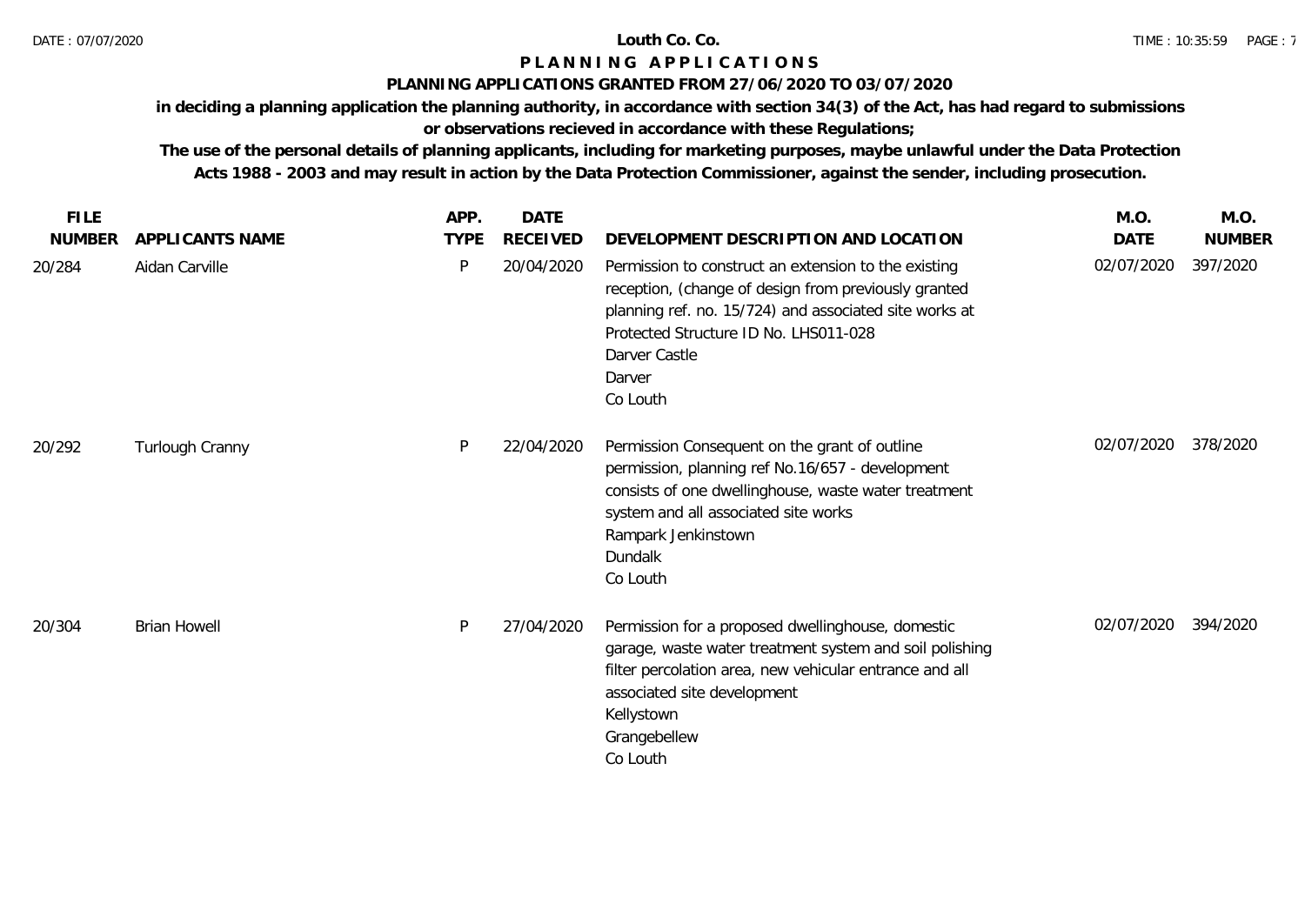### **PLANNING APPLICATIONS GRANTED FROM 27/06/2020 TO 03/07/2020**

**in deciding a planning application the planning authority, in accordance with section 34(3) of the Act, has had regard to submissions** 

# **or observations recieved in accordance with these Regulations;**

| <b>FILE</b><br><b>NUMBER</b> | APPLICANTS NAME | APP.<br><b>TYPE</b> | <b>DATE</b><br><b>RECEIVED</b> | DEVELOPMENT DESCRIPTION AND LOCATION                                                                                                                                                                                                                                                                                                                                        | M.O.<br>DATE | M.O.<br><b>NUMBER</b> |
|------------------------------|-----------------|---------------------|--------------------------------|-----------------------------------------------------------------------------------------------------------------------------------------------------------------------------------------------------------------------------------------------------------------------------------------------------------------------------------------------------------------------------|--------------|-----------------------|
| 20/305                       | Oisin Howell    | P                   | 27/04/2020                     | Permission for proposed dwellinghouse, domestic<br>garage, waste water treatment system and soil polishing<br>filter percolation area, new vehicular entrance and all<br>development works<br>Kellystown Grangebellew<br>Co Louth                                                                                                                                           | 02/07/2020   | 392/2020              |
| 20/308                       | John Matthews   | P                   | 27/04/2020                     | Permission to demolish an existing rear extension and<br>erect a new two storey extension comprising of a<br>combined ground floor kitchen living area and utility<br>room with bedroom and bathroom over kitchen area on<br>the first floor level, demolition and reconstruction of<br>existing porch and all associated works<br>16 Moran Terrace<br>Drogheda<br>Co Louth | 02/07/2020   | 380/2020              |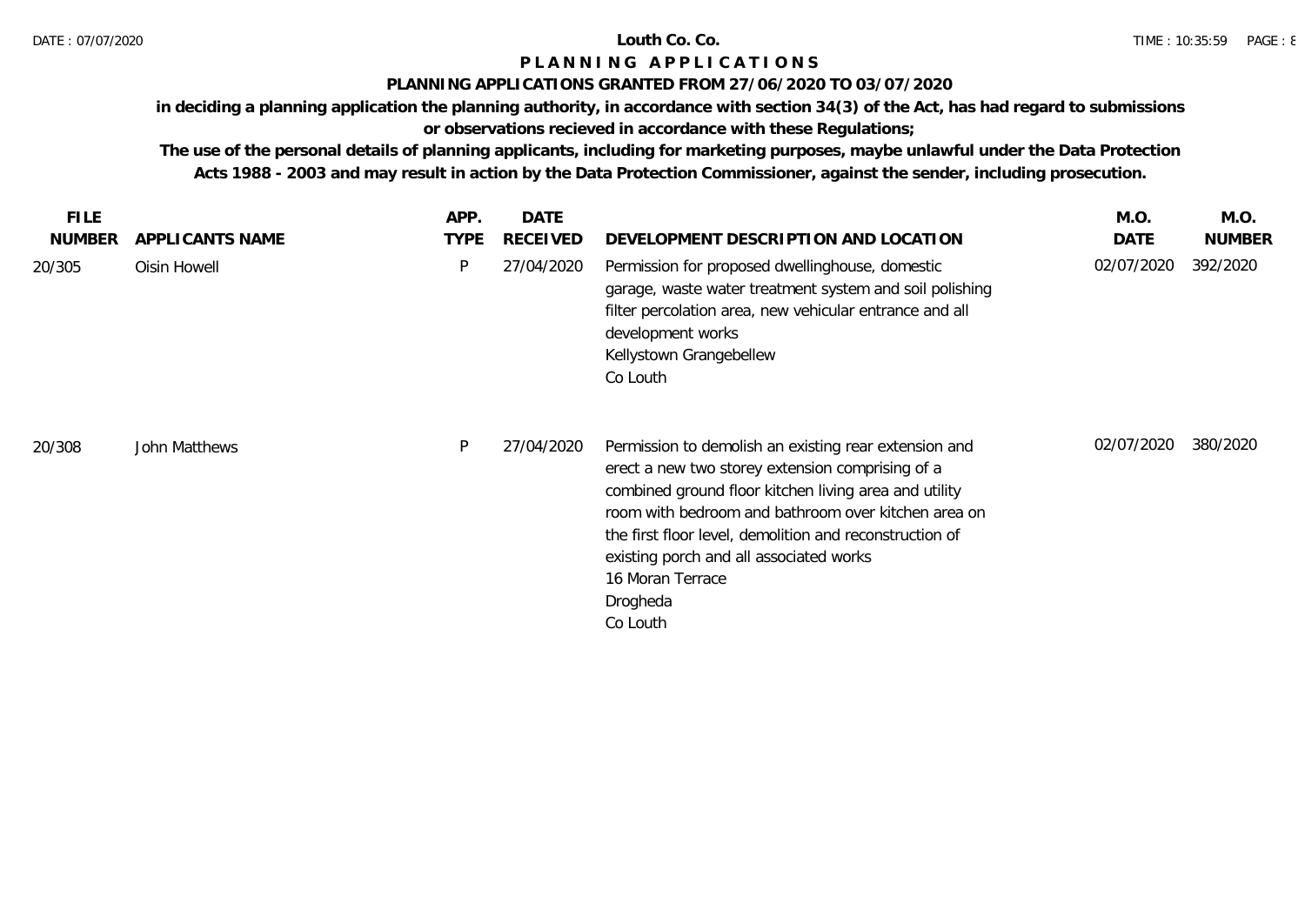### **PLANNING APPLICATIONS GRANTED FROM 27/06/2020 TO 03/07/2020**

**in deciding a planning application the planning authority, in accordance with section 34(3) of the Act, has had regard to submissions** 

# **or observations recieved in accordance with these Regulations;**

| <b>FILE</b>   |                      | APP.        | <b>DATE</b>     |                                                                                                                                                                                                                                                                                                                                                                                                             | M.O.        | M.O.          |
|---------------|----------------------|-------------|-----------------|-------------------------------------------------------------------------------------------------------------------------------------------------------------------------------------------------------------------------------------------------------------------------------------------------------------------------------------------------------------------------------------------------------------|-------------|---------------|
| <b>NUMBER</b> | APPLICANTS NAME      | <b>TYPE</b> | <b>RECEIVED</b> | DEVELOPMENT DESCRIPTION AND LOCATION                                                                                                                                                                                                                                                                                                                                                                        | <b>DATE</b> | <b>NUMBER</b> |
| 20/311        | Glanbia Ireland DAC  | P           | 30/04/2020      | Permission for construction of a new roof structure over<br>an open loading bay to the northern side of the site.<br>Construction of a new canopy over the existing milk<br>intake to the northern side of the building and all<br>associated site work. Minor demolition works consisting<br>of the removal of a canopy and side cladding to the<br>northern façade<br>Dublin Road<br>Drogheda<br>Co Louth | 02/07/2020  | 376/2020      |
| 20/312        | Maeve Dooley         | R           | 30/04/2020      | Permission & Retention: Permission for rear extension to<br>existing dwelling. Retention permission for side porch<br>extension to dwelling and all associated site works<br>61 Trinity Street<br>Drogheda<br>Co Louth                                                                                                                                                                                      | 02/07/2020  | 383/2020      |
| 20/315        | Orla & David Finigan | P           | 05/05/2020      | Permission for the conversion of the existing attic space<br>to include three bedrooms, bathroom, three dormer<br>windows to the front elevation, velux windows to the<br>rear, one new bedroom window to gable elevation one<br>and balcony doors to gable elevation two<br>Monascribe<br>Faughart<br>Co Louth                                                                                             | 02/07/2020  | 382/2020      |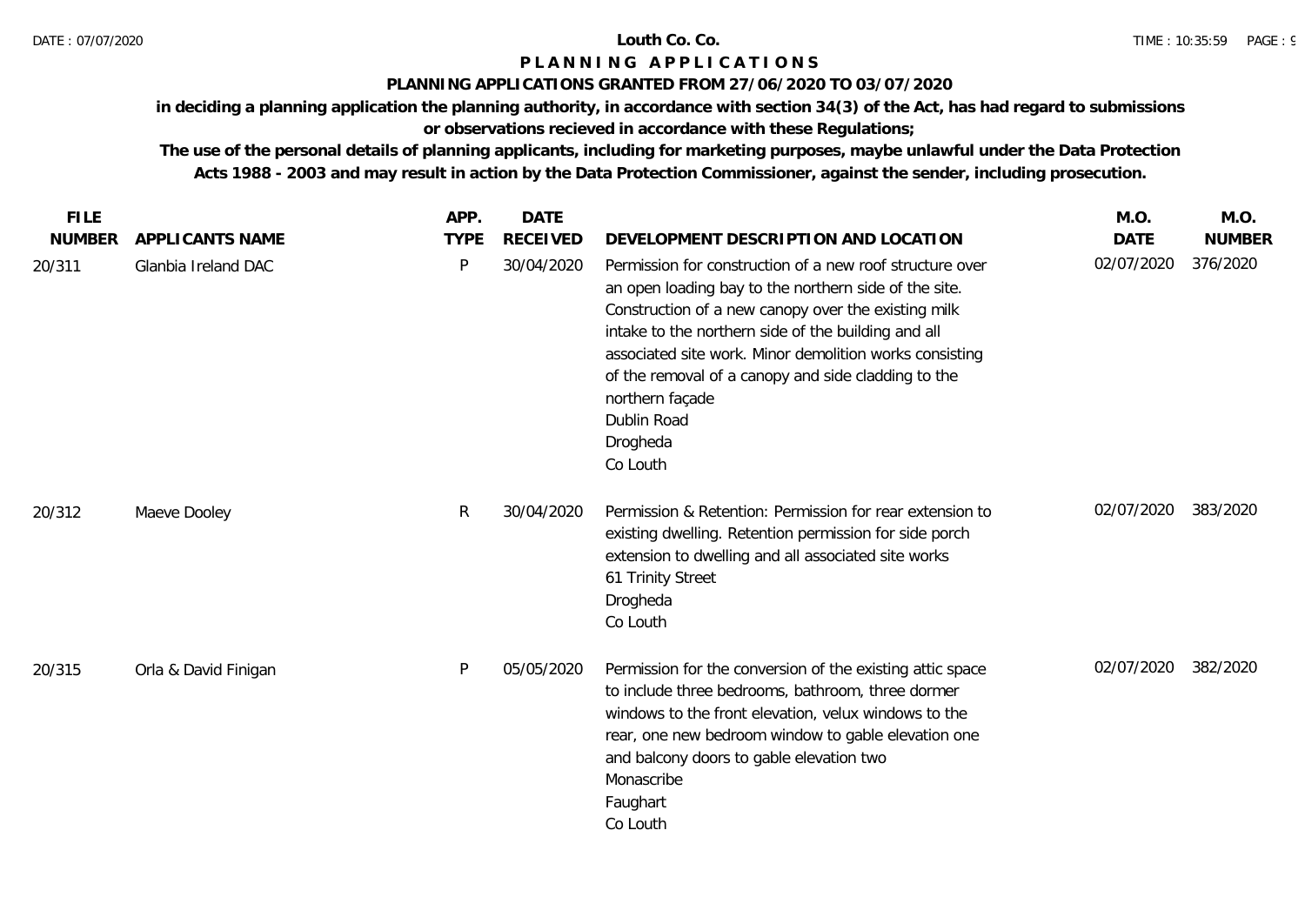### **PLANNING APPLICATIONS GRANTED FROM 27/06/2020 TO 03/07/2020**

**in deciding a planning application the planning authority, in accordance with section 34(3) of the Act, has had regard to submissions** 

## **or observations recieved in accordance with these Regulations;**

| <b>FILE</b>   |                                               | APP.        | <b>DATE</b>     |                                                                                                                                                                                                                                                                                                                                                  | M.O.        | M.O.          |
|---------------|-----------------------------------------------|-------------|-----------------|--------------------------------------------------------------------------------------------------------------------------------------------------------------------------------------------------------------------------------------------------------------------------------------------------------------------------------------------------|-------------|---------------|
| <b>NUMBER</b> | APPLICANTS NAME                               | <b>TYPE</b> | <b>RECEIVED</b> | DEVELOPMENT DESCRIPTION AND LOCATION                                                                                                                                                                                                                                                                                                             | <b>DATE</b> | <b>NUMBER</b> |
| 20/317        | John & Aoife Henry                            | P           | 05/05/2020      | Permission to demolish existing single storey<br>conservatory and replace with new single storey<br>conservatory to side of existing detached house & all<br>associated site works<br>Mountain View<br>Blackrock<br>Dundalk<br>Co Louth                                                                                                          | 02/07/2020  | 317/2020      |
| 20/320        | Tommy Keenan                                  | P           | 06/05/2020      | Permission for retention of a rear extension to an<br>existing dwelling house and associated site development<br>works<br>Benagh Riverstown<br>Dundalk<br>Co Louth                                                                                                                                                                               | 02/07/2020  | 387/2020      |
| 20/321        | <b>B.O.M Sacred Heart Secondary</b><br>School | P           | 05/05/2020      | Permission for an extension that will consist of<br>demolition of existing prefabricated corridor and small<br>classroom and replacement with single and double storey<br>extension to include two science laboratories and<br>prep-rooms, a store room, classroom and WCs and all<br>associated site works<br>Sunnyside<br>Drogheda<br>Co Louth | 02/07/2020  | 389/2020      |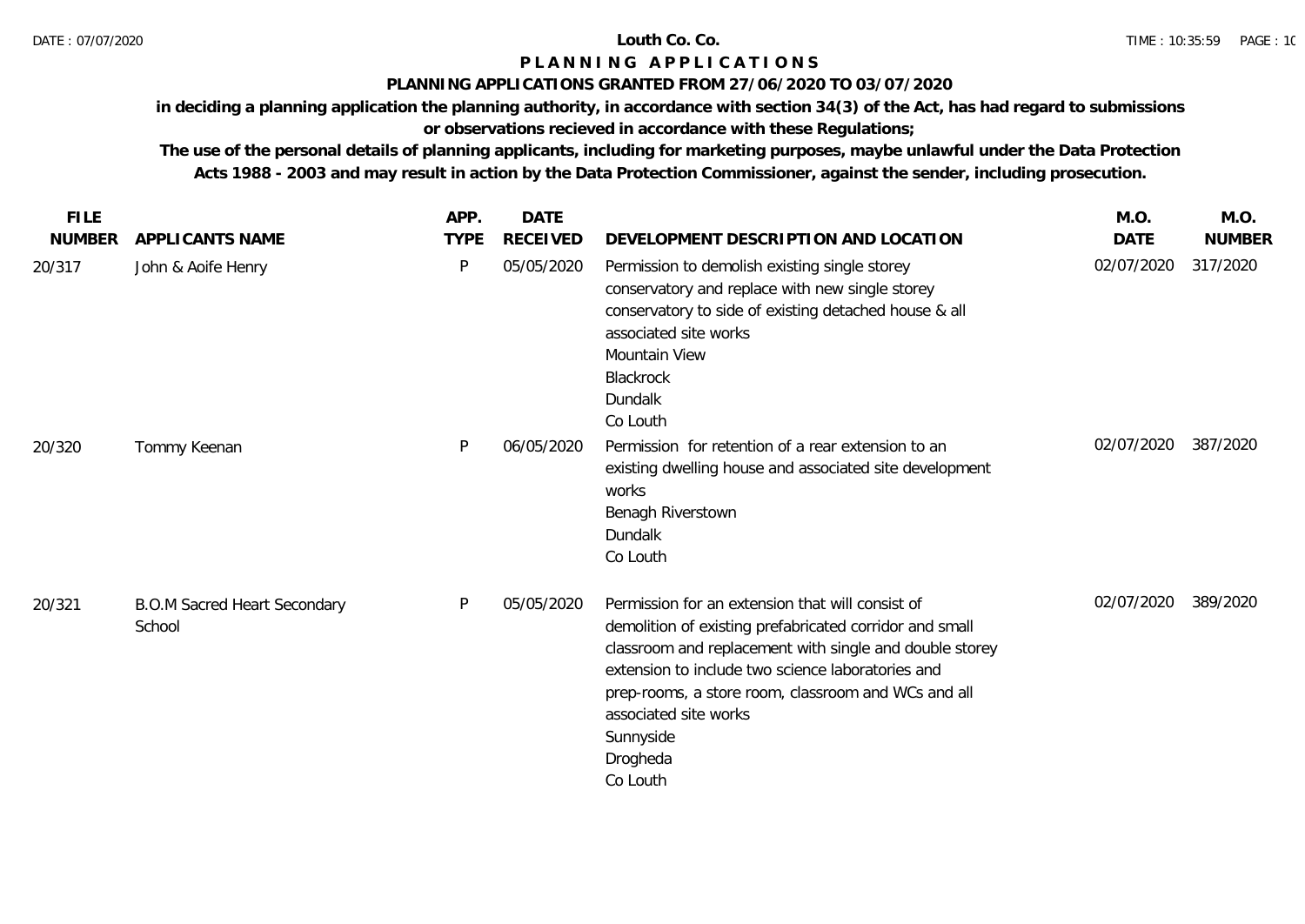### **PLANNING APPLICATIONS GRANTED FROM 27/06/2020 TO 03/07/2020**

**in deciding a planning application the planning authority, in accordance with section 34(3) of the Act, has had regard to submissions** 

# **or observations recieved in accordance with these Regulations;**

| <b>FILE</b>   |                               | APP.        | <b>DATE</b>     |                                                                                                                                                                                                          | M.O.       | M.O.          |
|---------------|-------------------------------|-------------|-----------------|----------------------------------------------------------------------------------------------------------------------------------------------------------------------------------------------------------|------------|---------------|
| <b>NUMBER</b> | APPLICANTS NAME               | <b>TYPE</b> | <b>RECEIVED</b> | DEVELOPMENT DESCRIPTION AND LOCATION                                                                                                                                                                     | DATE       | <b>NUMBER</b> |
| 20/330        | Peter & Bernie O'Donoghue     | P           | 11/05/2020      | Permission for alterations and extension of existing<br>dwelling house including a rear dining room extension<br>and covered access to the rear of the property<br>10 Park Avenue<br>Dundalk<br>Co Louth | 02/07/2020 | 391/2020      |
| 20/333        | David Gallagher               | P           | 12/05/2020      | Permission to convert garage to a study/office - the<br>works include installation of window and any ancillary<br>works<br>21 Elm Park<br>Blackrock<br>Dundalk                                           | 02/07/2020 | 390/2020      |
| 20/337        | John C Kieran & Son Solictors | P           | 14/05/2020      | Permission to construct a single storey file storage<br>building including site development works to the rear of<br>the property<br>16/18 Castle Street<br>Ardee<br>Co Louth                             | 02/07/2020 | 379/2020      |